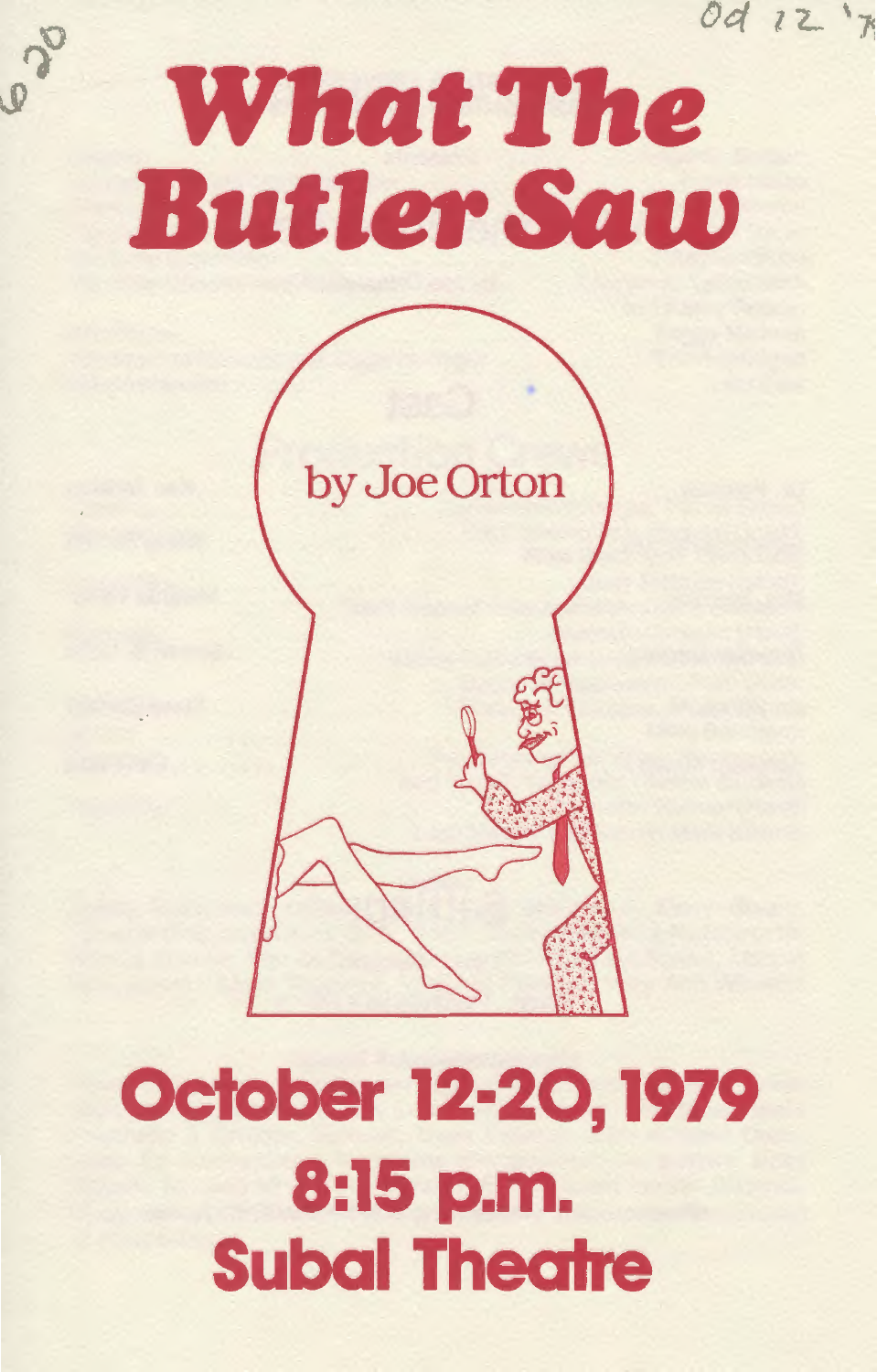BOISE STATE UNIVERSITY DEPARTMENT OF THEATRE ARTS

**Presents** 

# **What the Butler Saw\***

by Joe Orton



### **Setting:**

Time: Present Place: Psychiatrist's Office

\*Produced with the permission of Samuel French, Inc.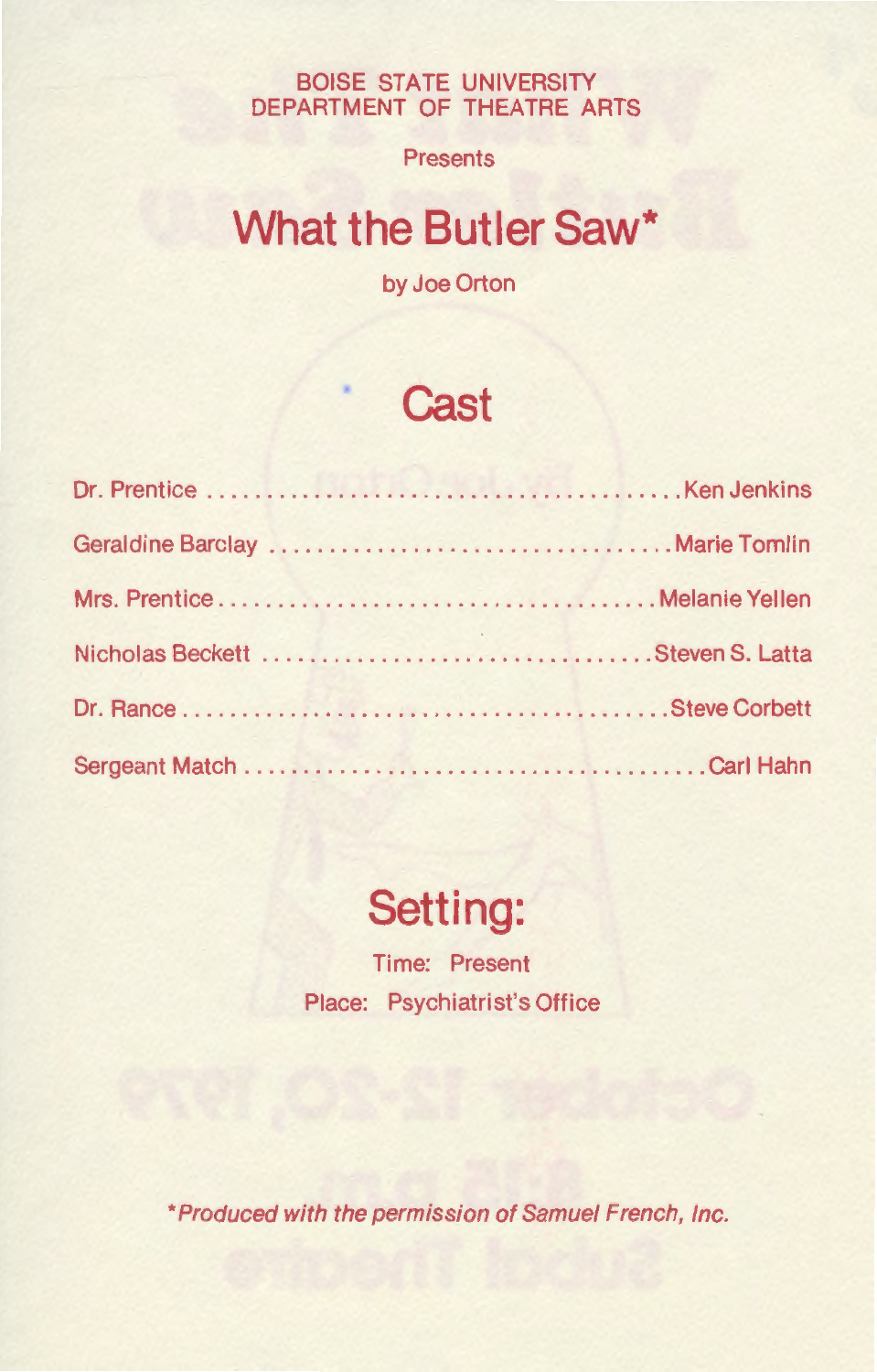# **Production Staff**

| Set Designer and Light Designer Frank Heise            |                                               |
|--------------------------------------------------------|-----------------------------------------------|
|                                                        |                                               |
|                                                        |                                               |
|                                                        |                                               |
| Publicity Director and Assistant Charles E. Lauterbach |                                               |
|                                                        | <b>Example 2.5 And State And Kathy Robran</b> |
|                                                        |                                               |
| Assistant to Director and Stage Manager Tom Hannigan   |                                               |
|                                                        |                                               |

# **Production Crews**

| Lighting Darien Springthorpe, Teresa Sproul                     |
|-----------------------------------------------------------------|
|                                                                 |
| Mike Borchardt, Chris Gray                                      |
| PropertiesJudy Pittman (Head),                                  |
| Tracy Kepner, Lisa Meridith, Diane Schnebly                     |
|                                                                 |
| <b>Kathy Rundquist (Head Seamstress)</b>                        |
| Rochelle Hazelworth, Patti Clark,                               |
| Mary Ann Williams, Marie Tomlin                                 |
|                                                                 |
|                                                                 |
| and TA117: Technical Theatre students                           |
|                                                                 |
| Trish Moore, Earl Starry, Mark Keenan<br><b>CONTRACTOR</b> INC. |

#### **Ushers**

Ronda McConnell, Colleen Lloyd, Paul McFarland, Gerry Bryant, Tonette Crandall, Chris Gray, Patty Clark, Rochelle Hazelworth, Pamela Stertzer, Niki de Csipkay, Aleah Miller, Teresa Sproul, Marcus Boguslawski, Laura Thummel, Margaret Kleffner, Mary Ann Williams

#### **Special Acknowledgements**

House of Flowers - fresh flowers nightly; Head Shop - haircuts; Loren Michaels- Magic & Stuff; Judy Cross, Dr. Robert Morrell; Brownfield's Prosthetic & Orthotic Services; Guen Omeron; BSU Athletic Dept., Coach Ed Jacoby; Boise Merchants who displayed our posters; Bitsy Bidwell, Mr. and Mrs. R.A. Evensen, BSU Student Health Services, Chuck Scheer, Production Photography; Men's Wardrobe; Department of Psychology.